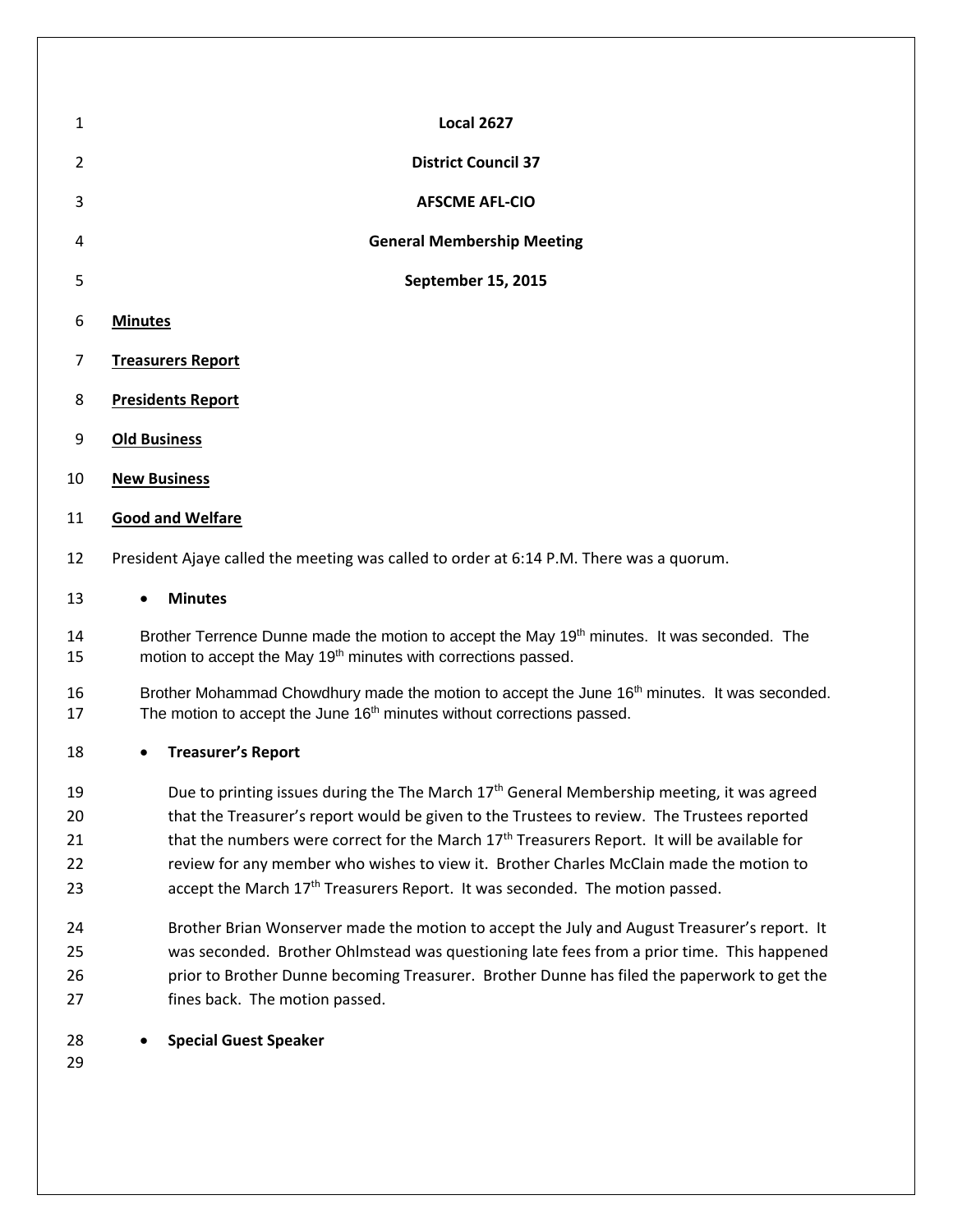Executive Director Henry Garrido wanted to come and personally address the membership regarding the insourcing agreement. The insourcing agreement calls for the conversion of 1100, potentially more, consultant positions to city lines. The agreement has 4 essential parts.

 Part 1: The creation of a committee that oversees the conversion agency by agency of all consultant lines one by one. No consultant line will be approved unless it goes to this committee which is now going to see the entire operation of procurement from the acting process. This committee is now formulated with members from the Office of Management and Budget (OMB), Office of Labor Relations (OLR), DCAS, DOITT, a representative from the Mayor's Office and DC37

- Part 2: The conversion of consultants to city lines. Starting the first week in October there will be In-Agency hiring pools. This is a process of promoting the people working in the agencies to fill the existing vacancies. The agency identifies the vacancies and promotional opportunities. The employees in the agency have the right to get promoted before any consultant/private sector employees. Our workers will get the first shot at these openings. The first agency to roll this out in October is DOITT. 140 positions will become available. Members in other agencies will be able to apply as well.
- Part 3: Knowledge transfer requirement. This calls for any contract that the city hires consultant services for IT to include a knowledge transfer clause to allow city workers take over the maintenance of the program once it is done. That will require shadowing of the work that is going to be created.
- Part 4: The creation of a travelling team. City workers can be just as competitive and flexible. DOITT will have a team of workers that can be dispatched to agencies for short term projects so there will be no need to hire consultants.
- There is an agreement to create 7 new titles that did not exist before. 6 will be a part of DC37 and 1 will be considered managerial. The focus is higher compensation and a different way of testing. These titles will be non-competitive. These titles need to be non-competitive to keep the knowledge base current. There is too much time lost between taking the exam and passing the exam where the qualifications could be no longer valid. By having these titles non-competitive, the workers will be able to use their certifications and immediately qualify for the positions. The Agencies will be able to create a Deputy Commissioner for IT. The 6 other titles start posting towards the end of October. There are about 540 positions right now. This will require an amendment to the State Civil Service Commission Law. This is not approved or a done deal. The agreement is that the City and DC37 will go to the State Civil Service Commission and say they want to create these 7 new titles citing justification and new technological needs.
- Whereas it is extremely important to protect the civil service system, there are also titles that can't be tested for, where the certifications should be enough. The Union is going to try and keep up with the times and that means that the members with certifications should not have to wait a year and a half to be able to work in one of these titles.
- Brother Garrido also touched on other areas where DC37 is working on improvement. Some of the focus will be on education, dental and a new launch by the Internal Organizing Unit to 77 interview 50,000 members one on one and to get their honest assessment of how they feel regarding the union.